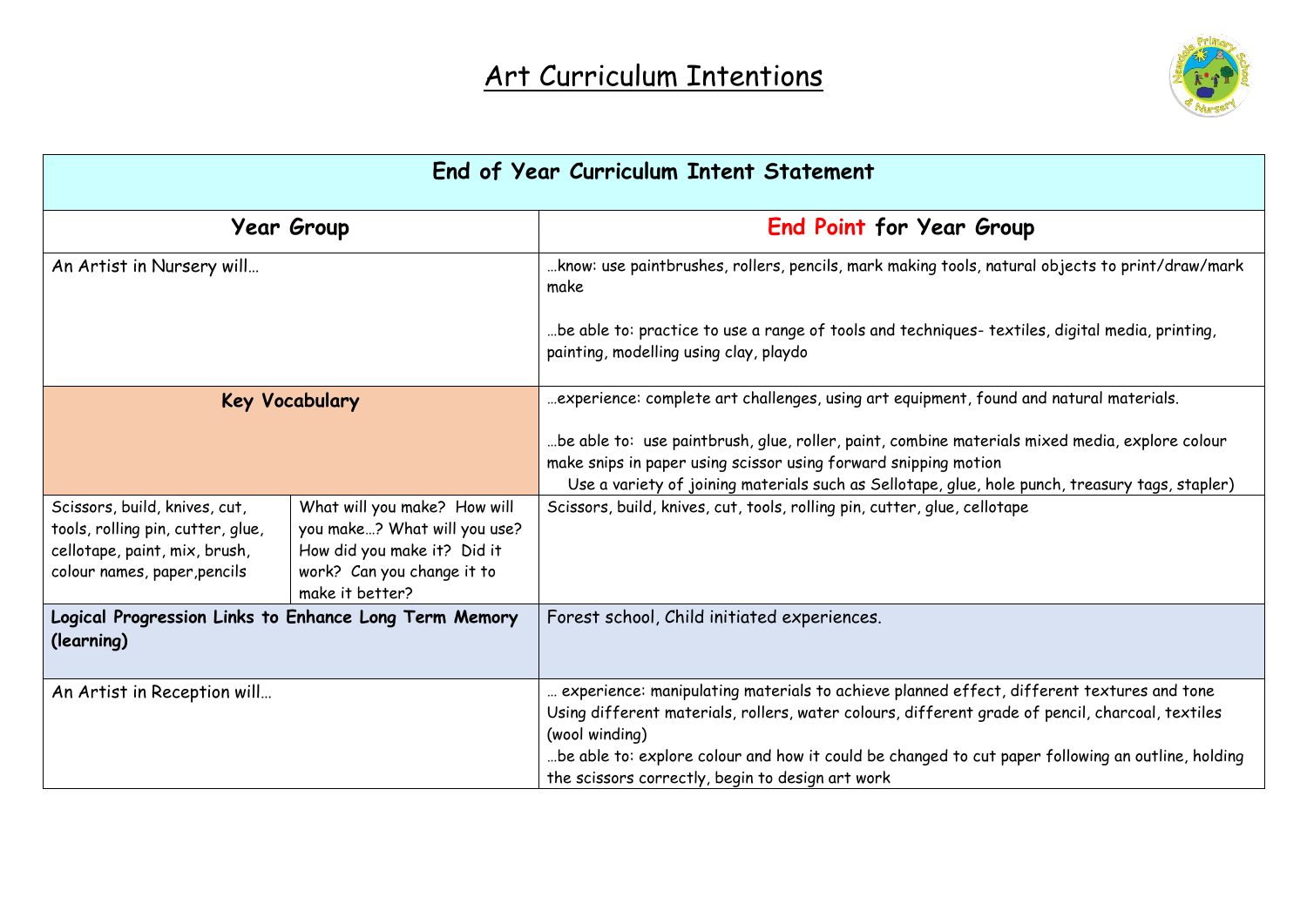

|                                                                                                                                      |                                                                                                                                              | Construct with a purpose in mind using a variety of resources (Sellotape, glue, hole punch,<br>treasury tags, stapler)<br>Adapt work such as adding a different colour- How would you improve it?                                                                    |
|--------------------------------------------------------------------------------------------------------------------------------------|----------------------------------------------------------------------------------------------------------------------------------------------|----------------------------------------------------------------------------------------------------------------------------------------------------------------------------------------------------------------------------------------------------------------------|
| <b>Key Vocabulary</b>                                                                                                                |                                                                                                                                              | Key assessment of learning questions                                                                                                                                                                                                                                 |
| Cut, snip, join, add, roll, mix,<br>Texture vocabulary<br>Tone-soft/hard<br>Paint, clay, brush, watercolour,<br>design, print, weave | Model words like "improve" "<br>adapt"                                                                                                       | Observations, taking notes on Evidence Me of key vocabulary children use when taking part in<br>creative activities.                                                                                                                                                 |
| An Artist in Nursery will                                                                                                            |                                                                                                                                              | know: use paintbrushes, rollers, pencils, mark making tools, natural objects to print/draw/mark<br>make<br>be able to: practice to use a range of tools and techniques- textiles, digital media, printing,                                                           |
|                                                                                                                                      |                                                                                                                                              | painting, modelling using clay, playdo                                                                                                                                                                                                                               |
| <b>Key Vocabulary</b>                                                                                                                |                                                                                                                                              | experience: complete art challenges, using art equipment, found and natural materials.                                                                                                                                                                               |
|                                                                                                                                      |                                                                                                                                              | be able to: use paintbrush, glue, roller, paint, combine materials mixed media, explore colour<br>make snips in paper using scissor using forward snipping motion<br>Use a variety of joining materials such as Sellotape, glue, hole punch, treasury tags, stapler) |
| Scissors, build, knives, cut,<br>tools, rolling pin, cutter, glue,<br>cellotape, paint, mix, brush,<br>colour names, paper, pencils  | What will you make? How will<br>you make? What will you use?<br>How did you make it? Did it<br>work? Can you change it to<br>make it better? | Scissors, build, knives, cut, tools, rolling pin, cutter, glue, cellotape                                                                                                                                                                                            |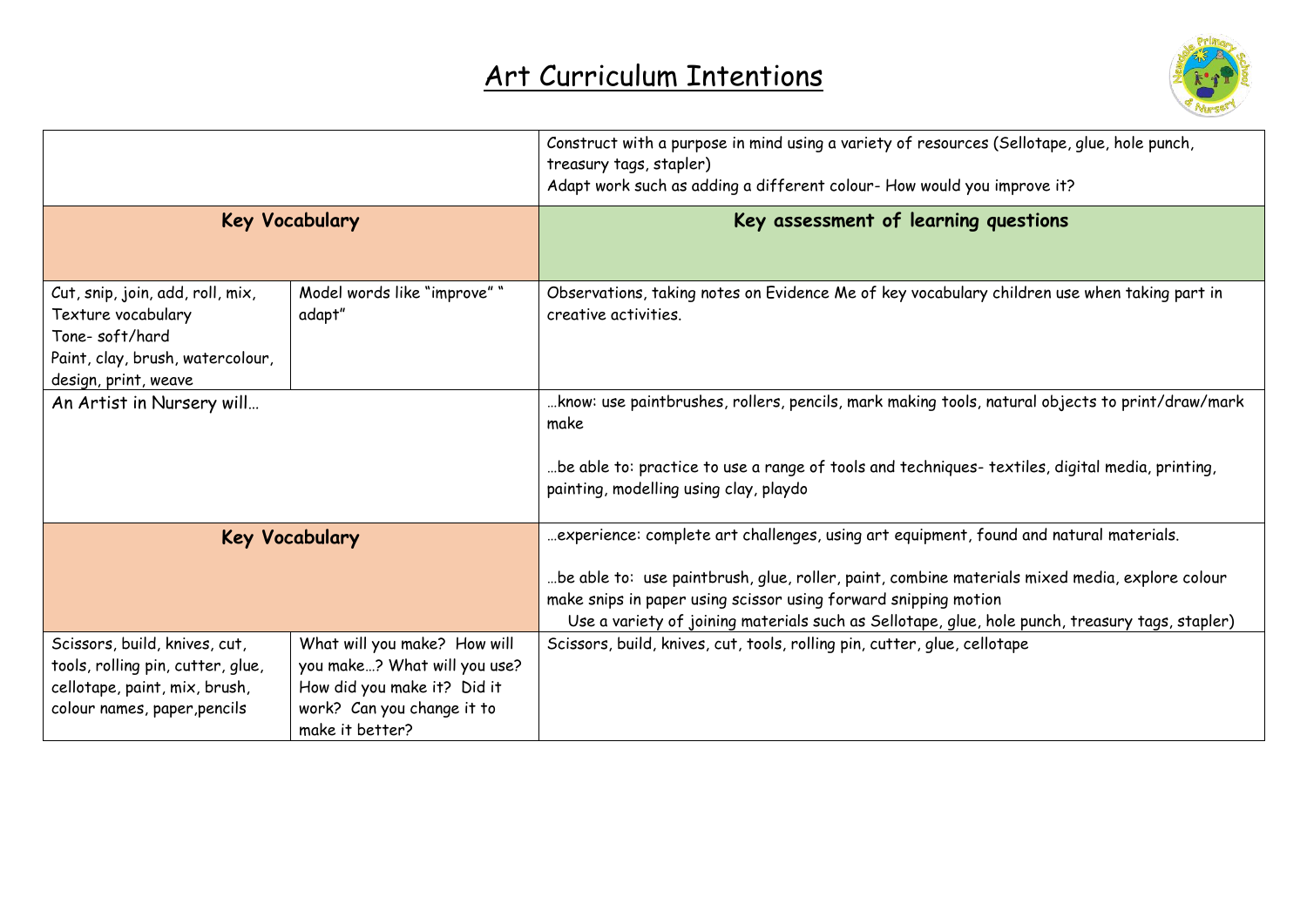

| Logical Progression Links to Enhance Long Term Memory<br>(learning)                                                                                                                                   | Forest school, Child initiated experiences.                                                                                                                                                                                                                                                                                                                                                                                                                                                                                                                                                                                                                                            |
|-------------------------------------------------------------------------------------------------------------------------------------------------------------------------------------------------------|----------------------------------------------------------------------------------------------------------------------------------------------------------------------------------------------------------------------------------------------------------------------------------------------------------------------------------------------------------------------------------------------------------------------------------------------------------------------------------------------------------------------------------------------------------------------------------------------------------------------------------------------------------------------------------------|
| An Artist in Year 1 will                                                                                                                                                                              | know: some of the main pieces of art by famous artist Andy Goldsworthy.<br>How to draw a range of drawing techniques such as, hatching, scribbling and stippling.<br>Primary and secondary colours.<br>What a running stitch is.<br>Different parts of a picture can be represented by a different material.<br>Digital images are a form of Art.<br>be able to: create art in the style of Andy Goldsworthy.<br>Show examples of drawing techniques such as hatching, scribbling and stippling.<br>Create a colour wheel.<br>Join two pieces of material with a running stitch.<br>Consider the texture of a material when making a collage.<br>Use cameras to create a piece of Art. |
| <b>Key Vocabulary</b>                                                                                                                                                                                 | Key assessment of learning questions                                                                                                                                                                                                                                                                                                                                                                                                                                                                                                                                                                                                                                                   |
| Light, dark, hatching,<br>scribbling, stippling, primary<br>colour, secondary colour,<br>mixing, blending, stitch,<br>thread, sew, join, fabric,<br>digital, image, collage,<br>sketch, tone, artist. | How can we show something is light or dark?<br>What is a primary colour? What is a secondary colour?<br>How might we join two pieces of fabric?<br>What piece of material would be appropriate to represent ? And Why?<br>What equipment could we use to create digital art?                                                                                                                                                                                                                                                                                                                                                                                                           |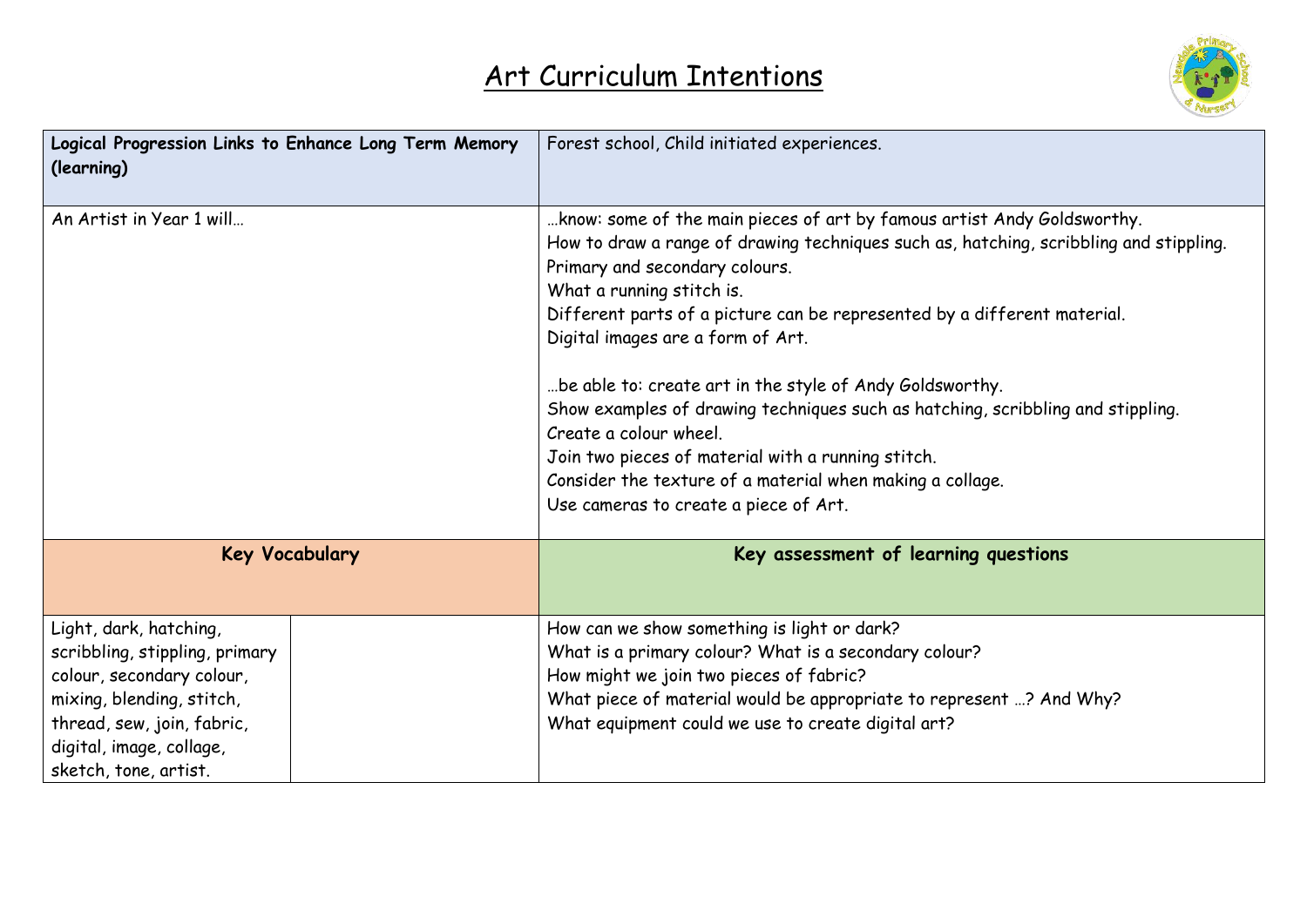

| Logical Progression Links to Enhance Long Term Memory |         | Outdoor art - linked to Forest School.                                                  |
|-------------------------------------------------------|---------|-----------------------------------------------------------------------------------------|
| (learning)                                            |         | Practical experiences of using technology to create digital art.                        |
|                                                       |         | Grandparents Sewing Workshop.                                                           |
| An Artist in Year 2 will                              |         | know:                                                                                   |
|                                                       |         | the work of Giuseppe Archimboldo.                                                       |
|                                                       |         | how to use a paint brush for a specific purpose (e.g. smaller brush for smaller marks). |
|                                                       |         | the works of Anthony Gormley (e.g. the Angel of the North)                              |
|                                                       |         | how to use printing equipment correctly (e.g. rollers, printing palettes)               |
|                                                       |         | be able to:                                                                             |
|                                                       |         | begin to control the types of marks made with a range of media.                         |
|                                                       |         | create a picture using layers of paint.                                                 |
|                                                       |         | to manipulate materials in a range of ways including rolling, pinching and kneading.    |
|                                                       |         | print simple pictures with a range of hard and soft materials.                          |
| <b>Key Vocabulary</b>                                 |         | Key assessment of learning questions                                                    |
| Archimboldo                                           | rubbing | Name an Anthony Gormley sculpture.                                                      |
| Anthony Gormley                                       | roller  | What materials could you use to make a sculpture?                                       |
| materials                                             | cork    | What made Archimboldo different to other artists?                                       |
| sculpture                                             | sponge  | Why are you using that thin paint brush?                                                |
| thin                                                  | image   | How can we layer paint?                                                                 |
| thick                                                 | print   |                                                                                         |
|                                                       |         |                                                                                         |
| clay                                                  | layer   |                                                                                         |
| salt dough                                            | press   |                                                                                         |
| bend                                                  | palette |                                                                                         |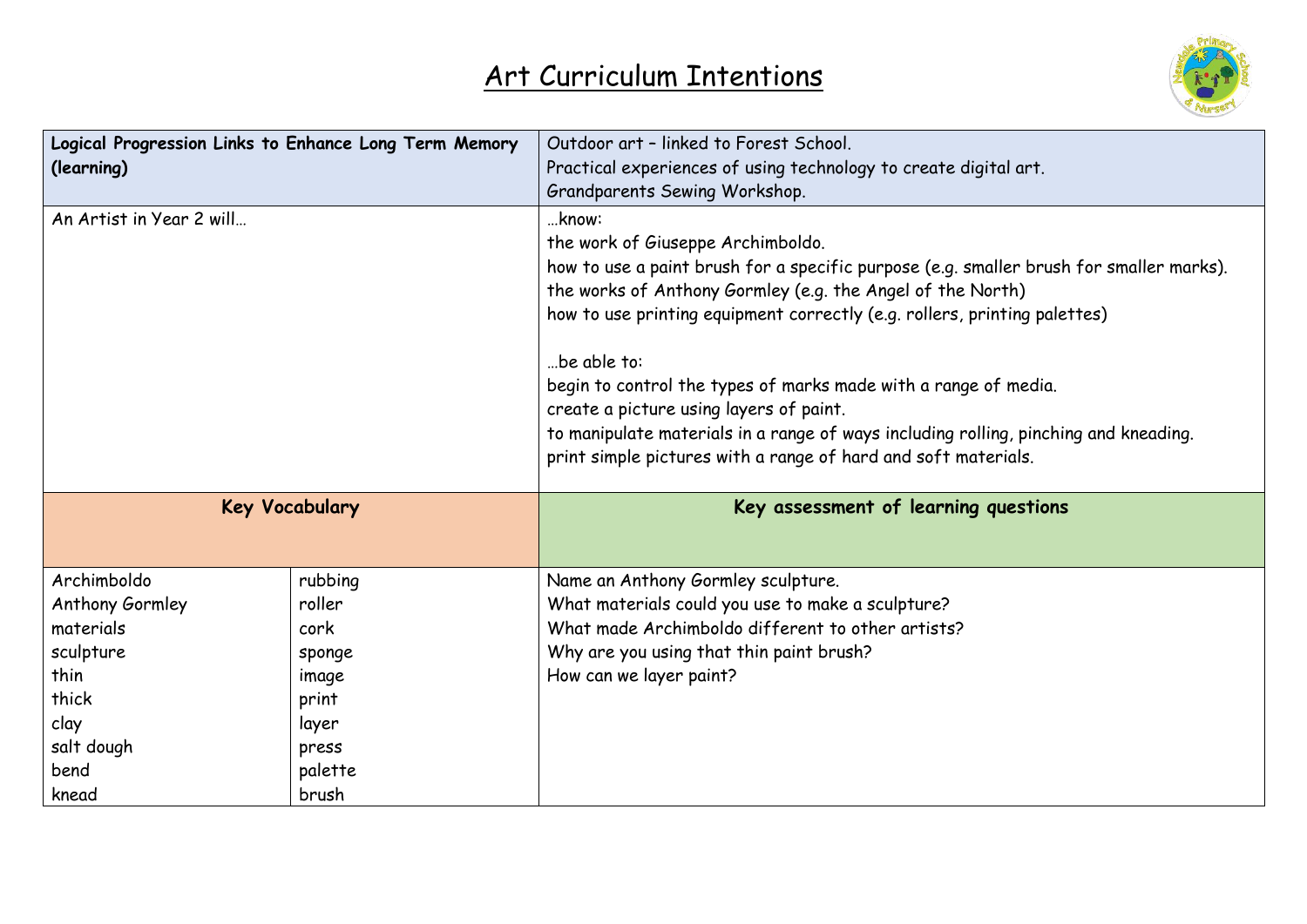

| roll                                                  | light     |                                                                                       |
|-------------------------------------------------------|-----------|---------------------------------------------------------------------------------------|
| pinch                                                 | dark      |                                                                                       |
| hole                                                  | lines     |                                                                                       |
| shade                                                 | patterns  |                                                                                       |
| blend                                                 | hatching  |                                                                                       |
| tone                                                  | stippling |                                                                                       |
| Logical Progression Links to Enhance Long Term Memory |           | Sketching the Ironbridge on Year 2 residential trip.                                  |
| (learning)                                            |           | Using the printing equipment.                                                         |
|                                                       |           | Making artwork to take home.                                                          |
|                                                       |           | Visit Ironbridge Tile Museum to make a tile.                                          |
| An Artist in Year 3 will                              |           | Drawing                                                                               |
|                                                       |           | know: that I can show perspective in a 2d sketch                                      |
|                                                       |           |                                                                                       |
|                                                       |           | be able to: to use overlapping lines for perspective.                                 |
|                                                       |           |                                                                                       |
|                                                       |           | Painting                                                                              |
|                                                       |           | know: different effects and textures including. blocking in colour, washes, thickened |
|                                                       |           | paint creating textural effects create a different effect                             |
|                                                       |           |                                                                                       |
|                                                       |           | be able to: select appropriate paint for the task.                                    |
|                                                       |           |                                                                                       |
|                                                       |           | Sculpture                                                                             |
|                                                       |           | know: how to join two parts of fabric successfully                                    |
|                                                       |           |                                                                                       |
|                                                       |           | be able to: use different materials to connect a base to a structure/sculpture        |
|                                                       |           |                                                                                       |
|                                                       |           | Textiles                                                                              |
|                                                       |           | know: appropriate technique to attach two pieces of fabric together                   |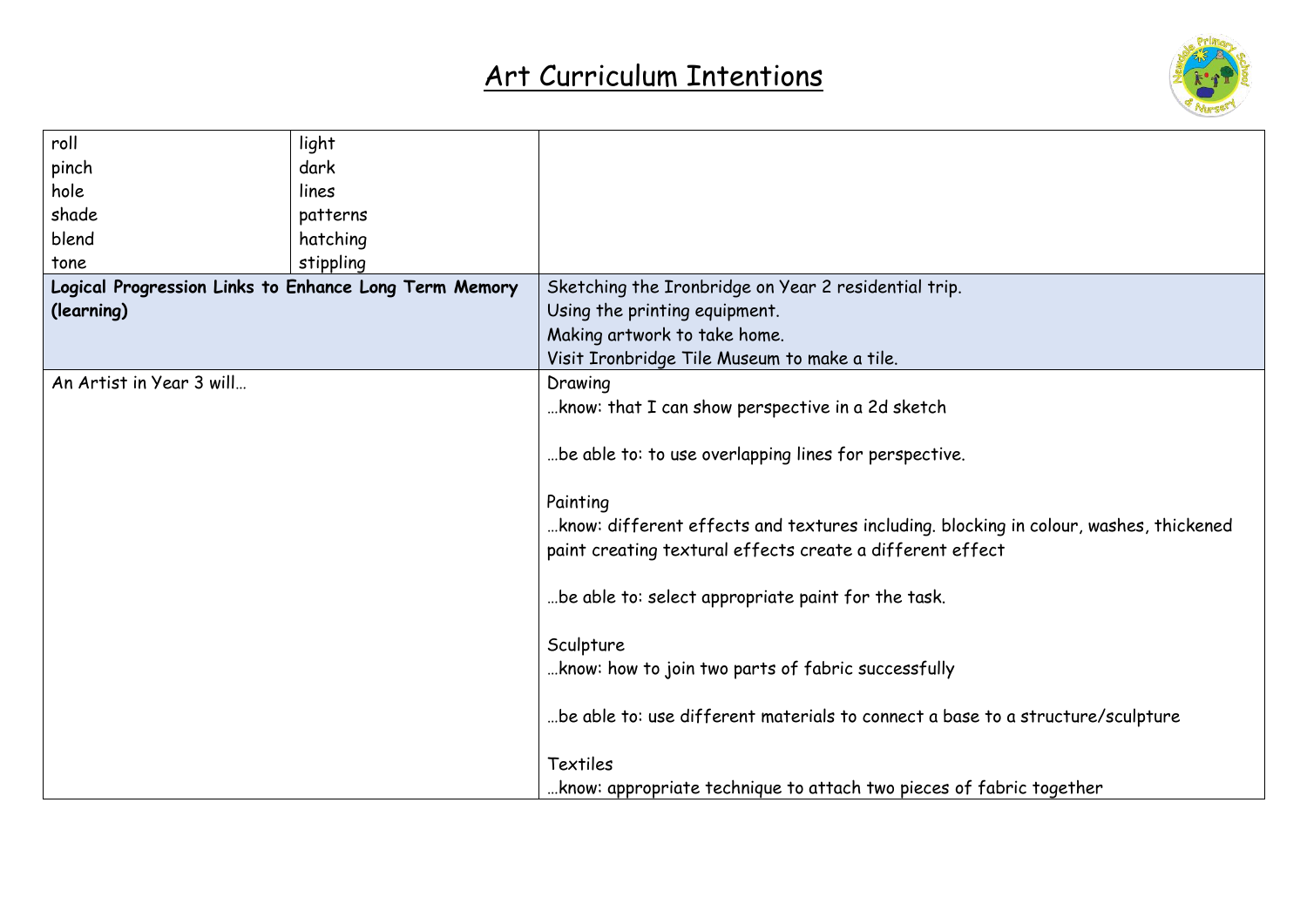

|                              |                | be able to: use a simple running stitch and manipulate threads                                   |
|------------------------------|----------------|--------------------------------------------------------------------------------------------------|
|                              |                | Printing<br>know: how to compare mono-printing and relief printing                               |
|                              |                | be able to: create a print using the mono-printing technique by layering objects to<br>print     |
|                              |                | To add a design to a printing tile to create a print image, using the relief technique.          |
|                              |                | Digital<br>know: how to use the zoom tool to capture the small fine details of a natural object. |
|                              |                | be able to: focus on fine details of an object and capture (in nature).                          |
|                              |                | Collage<br>know: which adhesive is fit for purpose.                                              |
|                              |                | be able to: skilfully overlap and overlay a range of materials.                                  |
| <b>Key Vocabulary</b>        |                | Key assessment of learning questions                                                             |
| Revisit previous year groups | Running stitch | Revisit previous year groups Perspective                                                         |
| Perspective                  |                | Overlapping lines                                                                                |
| Overlapping lines            |                | Structure                                                                                        |
| Structure                    |                | Sculpture                                                                                        |
| Sculpture                    |                | Fabric                                                                                           |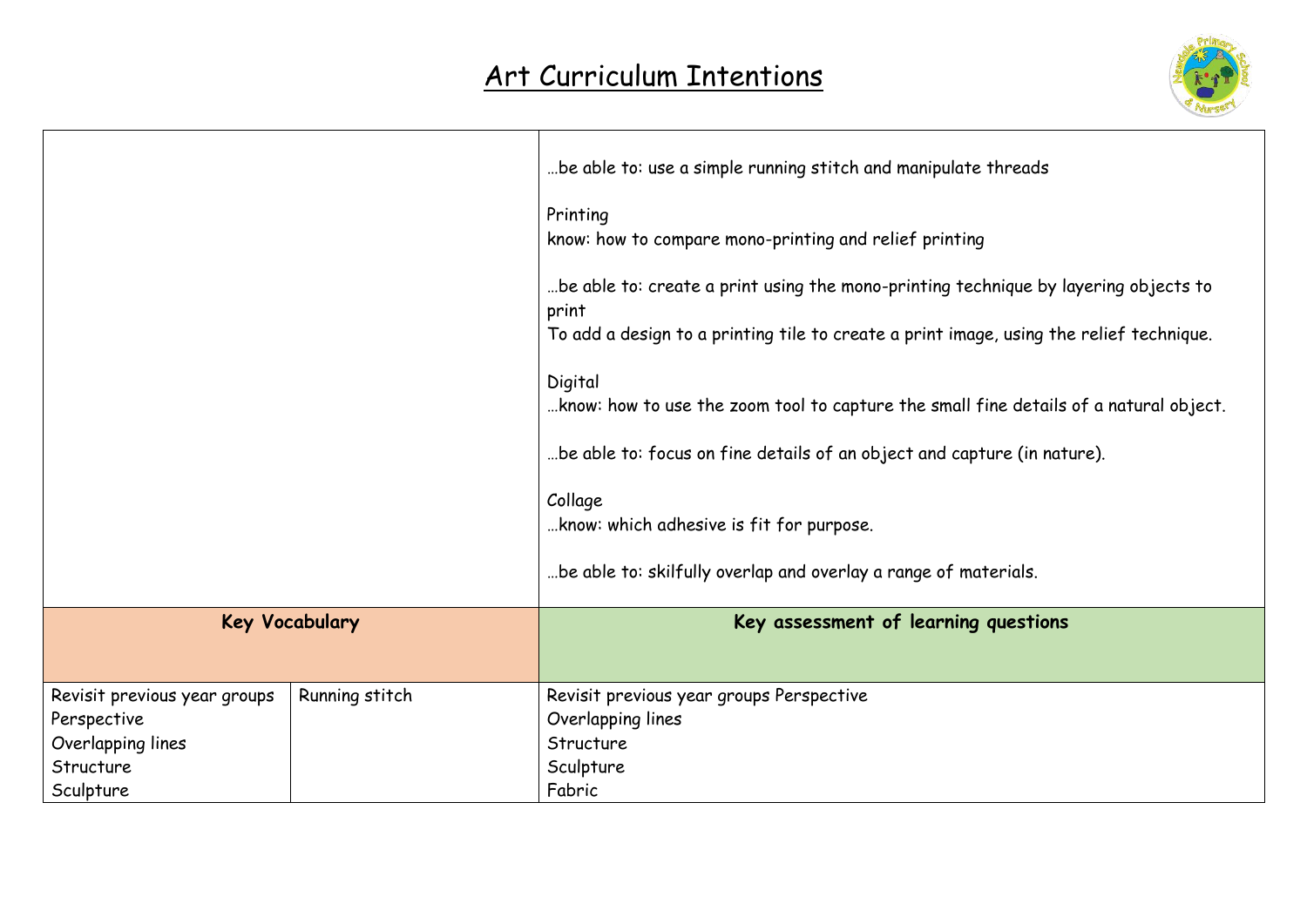

| Fabric                                                | Manipulate                                                                              |
|-------------------------------------------------------|-----------------------------------------------------------------------------------------|
| Manipulate                                            | Print                                                                                   |
| Print                                                 | Layer                                                                                   |
| Layer                                                 | Technique                                                                               |
| Technique                                             | Focus                                                                                   |
| Focus                                                 | Zoom                                                                                    |
| Zoom                                                  |                                                                                         |
| Logical Progression Links to Enhance Long Term Memory | Lots of cross curricular links throughout the year.                                     |
| (learning)                                            | Sikhism Sewing Flags-Layering effect and teaching of materials fit for product.         |
|                                                       | Art sketches-Overlapping technique repeated throughout year.                            |
|                                                       | Cave Painting experience session                                                        |
|                                                       | Sculpture linked to volcanoes - real world & learning about Pompeii                     |
|                                                       | Collage linked to the Romans                                                            |
|                                                       | Plant sketching/ photography, nature walks, Matisse printing                            |
|                                                       | Digital art - Mashcams                                                                  |
| An Artist in Year 4 will                              | know:                                                                                   |
|                                                       | Drawing - Lines can be used to build perspective and make a 2D image 3D                 |
|                                                       | Painting - which colours build contrast/compliment other colours.                       |
|                                                       | Sculpture - how to appropriately layer Modroc in order to create a solid structure      |
|                                                       | Printing - see Y3                                                                       |
|                                                       | Textiles - appropriate joining techniques including the whip stitch and blanket stitch. |
|                                                       | Digital Photography - The closer the object, the larger it appears (perspective)        |
|                                                       | Collage - Y3                                                                            |
|                                                       |                                                                                         |
|                                                       |                                                                                         |
|                                                       | be able to:                                                                             |
|                                                       | Drawing - Create lines, marks and develop tone using appropriate equipment              |
|                                                       | Painting - select appropriate media to work with e.g. mixing colour, shades and tones.  |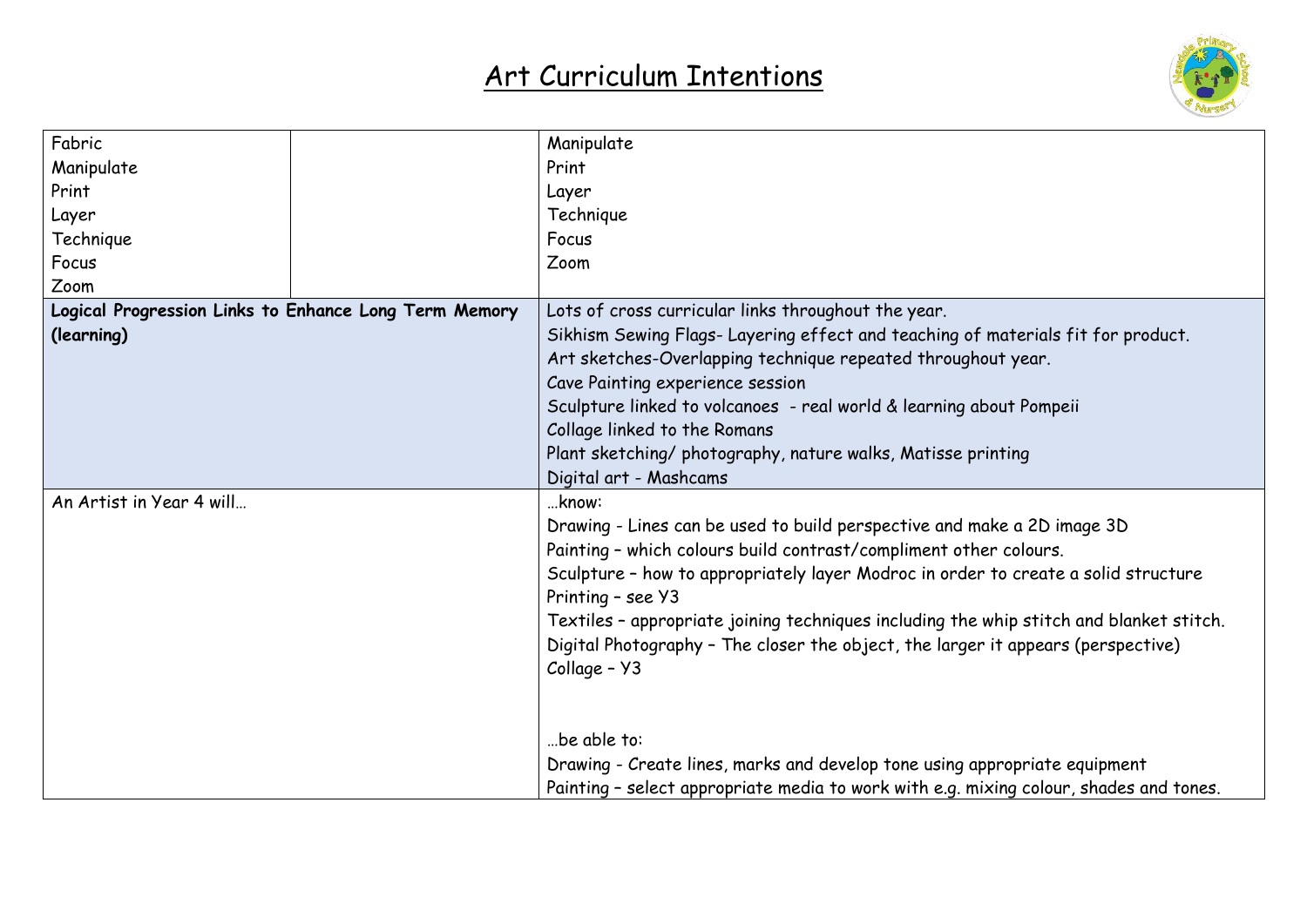

|                                                                                                                                                                   |                                                                  | Sculpture - use Modroc to model over a structure<br>Printing - see Y3<br>Textiles - use the following sewing techniques: whip stitch, blanket stitch and applying<br>decoration using needle and thread.<br>Digital Photography - position the camera to manipulate depth.                                    |
|-------------------------------------------------------------------------------------------------------------------------------------------------------------------|------------------------------------------------------------------|---------------------------------------------------------------------------------------------------------------------------------------------------------------------------------------------------------------------------------------------------------------------------------------------------------------|
|                                                                                                                                                                   |                                                                  | Collage - Y3                                                                                                                                                                                                                                                                                                  |
| <b>Key Vocabulary</b>                                                                                                                                             |                                                                  | Key assessment of learning questions                                                                                                                                                                                                                                                                          |
| Revisit previous year groups.<br>Perspective<br>Horizon<br>Vanishing point<br>Depth<br>Appropriate<br>Contrast/complimentary<br>Media<br>Modroc<br>Mould<br>Layer | Secure<br>Structure<br>Whip stitch<br>Blanket stitch<br>Position | How can you create depth in a 2D image?<br>Show me two contrasting colours/show me two complimentary colours.<br>Evaluate your technique- how secure/solid your sculpture is.<br>What is the difference between a running stitch and a blanket stitch?<br>Explain how you manipulate the depth in your image. |
| Logical Progression Links to Enhance Long Term Memory<br>(learning)                                                                                               |                                                                  | Ancient Egypt- perspective drawing/sculpture (Canopic Jars)<br>Nature walks- perspective drawing of landscapes/digital photography<br>History/D&T - Anglo-Saxon - purses                                                                                                                                      |
| An Artist in Year 5 will                                                                                                                                          |                                                                  | know:<br>Drawing - how to create single point perspective cityscapes.<br>Painting - know the style of key famous painters. Understand which paint to select for<br>different effects.                                                                                                                         |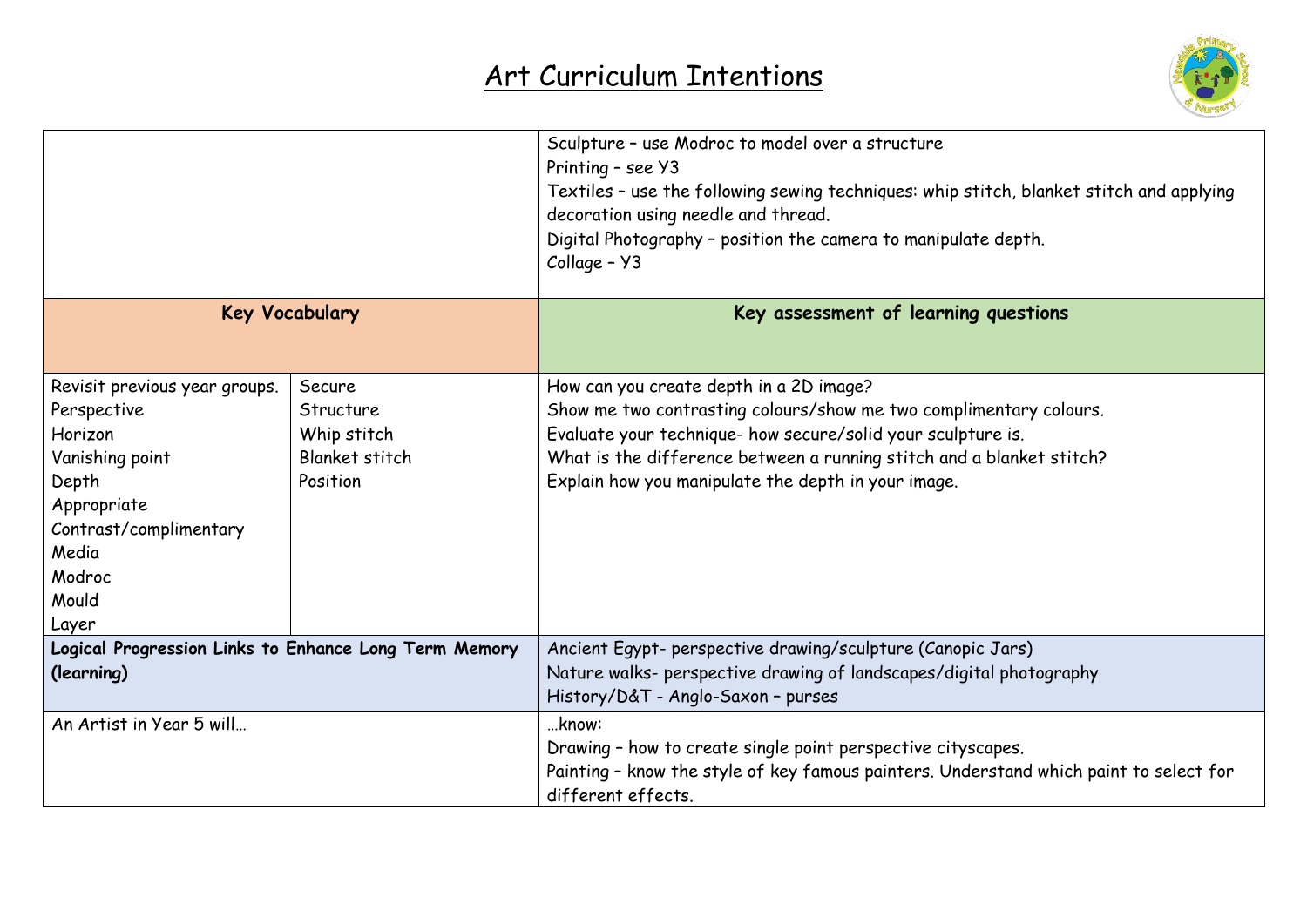

|                       | Sculpture - Y6                                                                          |
|-----------------------|-----------------------------------------------------------------------------------------|
|                       | Printing - know how to create mono-prints and press printing (recap from Y4)            |
|                       | Textiles - know a variety of stitching techniques such as printing, dyeing, weaving and |
|                       | stitching.                                                                              |
|                       | Digital Photography - Look at the composition of an image.                              |
|                       | Collage - Y6                                                                            |
|                       |                                                                                         |
|                       | be able to:                                                                             |
|                       | Drawing:                                                                                |
|                       | Use different sketching techniques such as shading, hatching, cross-hatching etc.       |
|                       | Begin to develop an awareness of composition, scale and proportion.                     |
|                       | • Work from a variety of sources.                                                       |
|                       | Painting:                                                                               |
|                       | Paint with increased control.                                                           |
|                       | Know how to mix colours.                                                                |
|                       |                                                                                         |
|                       | Printing:                                                                               |
|                       | Use tools safely.<br>$\bullet$                                                          |
|                       | Overlay prints with other media such as photographs.                                    |
|                       | Use print as a starting point for embroidery.<br>$\bullet$                              |
|                       | Textiles:                                                                               |
|                       | Produce two colour tie-dye<br>$\bullet$                                                 |
|                       | Use Batik in more than one colour.                                                      |
| <b>Key Vocabulary</b> | Key assessment of learning questions                                                    |
|                       |                                                                                         |
|                       |                                                                                         |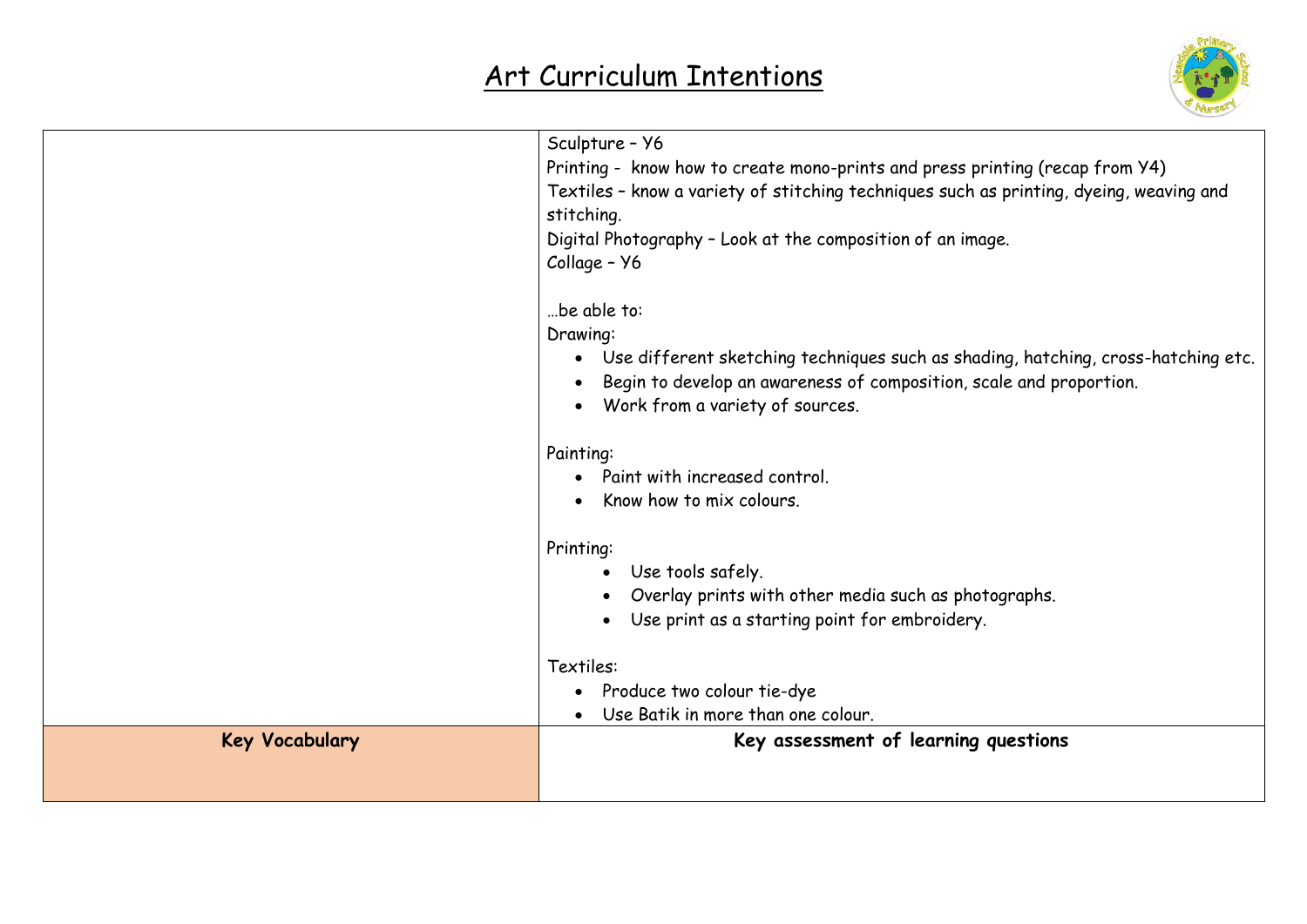

| Shading                                               | Composition   | Where is the horizon line on this image?                                            |
|-------------------------------------------------------|---------------|-------------------------------------------------------------------------------------|
| Hatching                                              | Scale         | Where is the vanishing point/ focal point of this cityscape?                        |
| Line                                                  | Proportion    | How do you know that this is (artist's) work?                                       |
| Tone                                                  | Texture       | What type of paint has been used here? What effect does this have?                  |
| Pattern                                               | Tone          | How do the colours affect the atmosphere?                                           |
| Perspective                                           | Media         | What is mono-printing?                                                              |
| Vanishing point                                       | Atmosphere    | Which printing techniques have been used and why?                                   |
| Horizon Line                                          | Mono printing | Explain how to produce an embroidered end piece.                                    |
|                                                       | Overlay       | Where is the focal point of an image?                                               |
|                                                       | <b>Batik</b>  |                                                                                     |
|                                                       | Tie dye       |                                                                                     |
| Logical Progression Links to Enhance Long Term Memory |               | Mono-printing linked to Christmas (discussion about the true meaning of Christmas)  |
| (learning)                                            |               | Famous fashions linked to Literacy unit on Harry Potter.                            |
|                                                       |               | Cityscapes unit linked to comparing London to Washington DC in Geography.           |
|                                                       |               | Digital photography linked to Living Things Science unit.                           |
|                                                       |               | Tie-dye pillows linked to Harry Potter Literacy unit.                               |
| An Artist in Year 6 will                              |               | know:                                                                               |
|                                                       |               | How to use different techniques for different purposes i.e shading, hatching within |
|                                                       |               | their own work, understanding which works well in their work and why.               |
|                                                       |               | That line, tone, pattern, texture will change the style of art work.                |
|                                                       |               | how to mix colour, shades and tones with confidence building on previous knowledge. |
|                                                       |               | how to model and develop work through a combination of pinch, slab and coil when    |
|                                                       |               | sculpting.                                                                          |
|                                                       |               | There are different ways of finishing work: glaze, paint, polish.                   |
|                                                       |               | There are sculptural forms in the environment: Furniture, buildings.                |
|                                                       |               |                                                                                     |
|                                                       |               | be able to:                                                                         |
|                                                       |               | Draw for a sustained period of time over a number of sessions working on one piece. |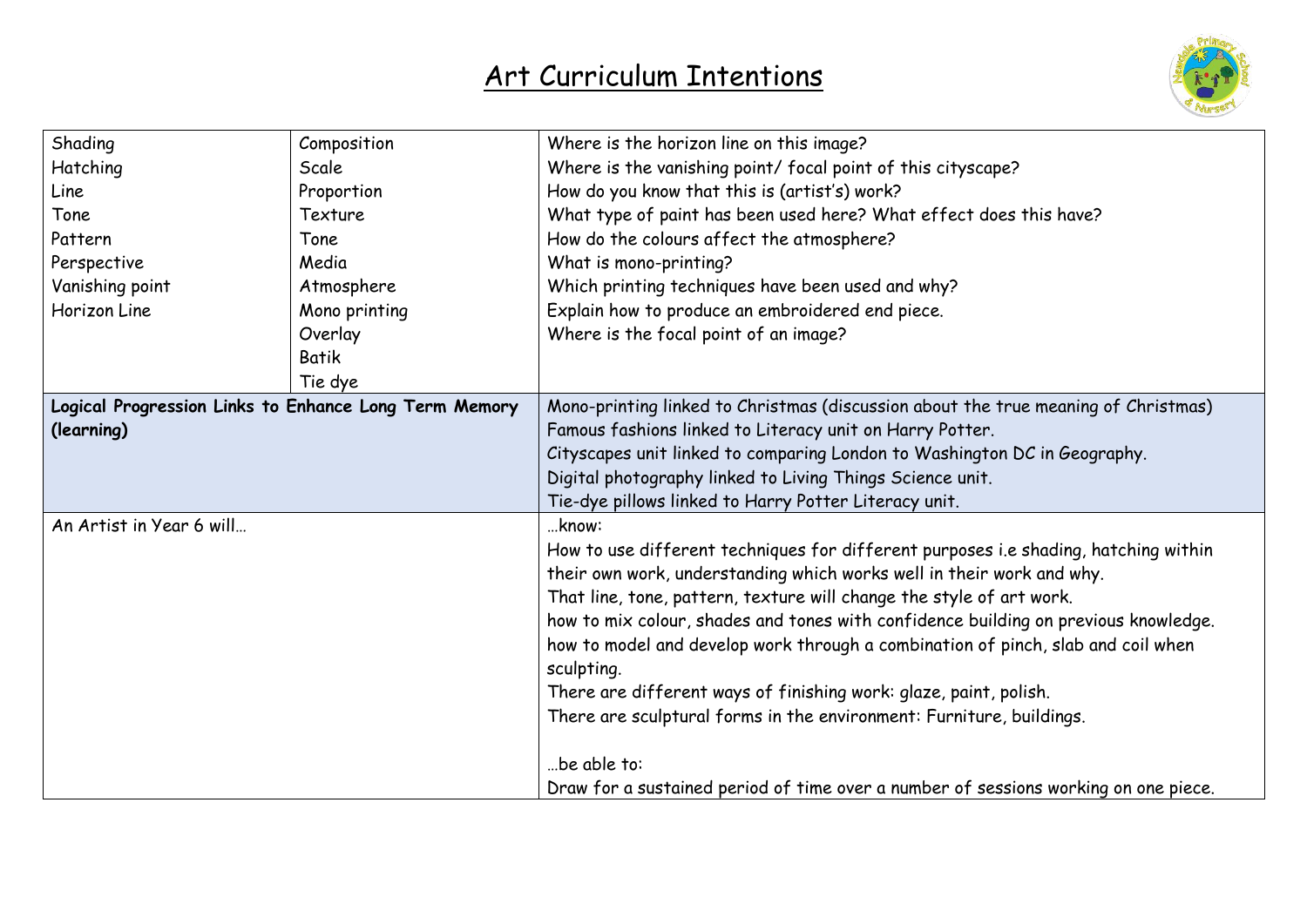

|             |                       | Develop their own style of drawing and painting through: line, tone, pattern, texture<br>(drawing), colour, tone and shade (painting).<br>Develop their own style using tonal contrast and mixed media including controlling the<br>types of marks made and experiment with different effects and textures inc. blocking<br>in colour, washes, thickened paint creating textural effects.<br>Adapt their work according to their views and describe how they might develop it<br>further.<br>Use perspective in their work using a single focal point and horizon.<br>Develop an awareness of composition, scale and proportion in their paintings.<br>Confidently carve a simple form using clay or modroc.<br>use a number of different stitches creatively to produce different patterns and<br>textures.<br>Work in 2D and 3D as required.<br>Design, plan and decorate a fabric piece.<br>Recognise different forms of textiles and express opinions on them. |
|-------------|-----------------------|--------------------------------------------------------------------------------------------------------------------------------------------------------------------------------------------------------------------------------------------------------------------------------------------------------------------------------------------------------------------------------------------------------------------------------------------------------------------------------------------------------------------------------------------------------------------------------------------------------------------------------------------------------------------------------------------------------------------------------------------------------------------------------------------------------------------------------------------------------------------------------------------------------------------------------------------------------------------|
|             | <b>Key Vocabulary</b> | Key assessment of learning questions                                                                                                                                                                                                                                                                                                                                                                                                                                                                                                                                                                                                                                                                                                                                                                                                                                                                                                                               |
| Tone        | 3D and 2D             | Tone                                                                                                                                                                                                                                                                                                                                                                                                                                                                                                                                                                                                                                                                                                                                                                                                                                                                                                                                                               |
| Pattern     | <b>Textiles</b>       | Pattern                                                                                                                                                                                                                                                                                                                                                                                                                                                                                                                                                                                                                                                                                                                                                                                                                                                                                                                                                            |
| Texture     | Pinch                 | Texture                                                                                                                                                                                                                                                                                                                                                                                                                                                                                                                                                                                                                                                                                                                                                                                                                                                                                                                                                            |
| Hatching    | Slab                  | Hatching                                                                                                                                                                                                                                                                                                                                                                                                                                                                                                                                                                                                                                                                                                                                                                                                                                                                                                                                                           |
| Shading     | Coil                  | Shading                                                                                                                                                                                                                                                                                                                                                                                                                                                                                                                                                                                                                                                                                                                                                                                                                                                                                                                                                            |
| Mixed media | Glaze                 | Mixed media                                                                                                                                                                                                                                                                                                                                                                                                                                                                                                                                                                                                                                                                                                                                                                                                                                                                                                                                                        |
| Contrast    | Paint                 | Contrast                                                                                                                                                                                                                                                                                                                                                                                                                                                                                                                                                                                                                                                                                                                                                                                                                                                                                                                                                           |
| Style       | Polish                | Style                                                                                                                                                                                                                                                                                                                                                                                                                                                                                                                                                                                                                                                                                                                                                                                                                                                                                                                                                              |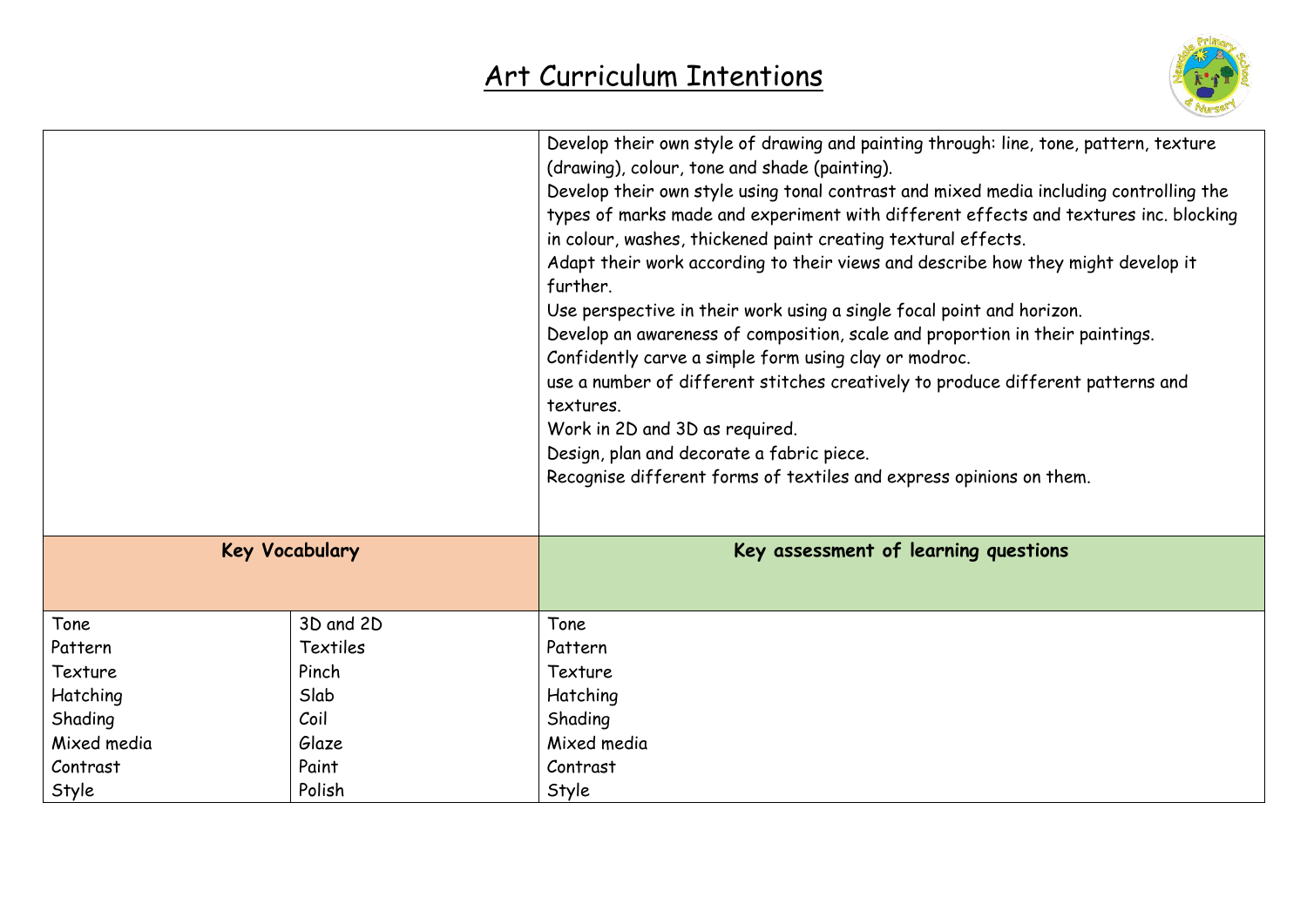

| Technique                                             | Perspective | Technigue                                                                  |
|-------------------------------------------------------|-------------|----------------------------------------------------------------------------|
| Composition                                           | Focal point | Composition                                                                |
| Scale                                                 | Proportion  | Scale                                                                      |
|                                                       |             |                                                                            |
| Logical Progression Links to Enhance Long Term Memory |             | Following Arthog, the children will create coastal drawings and paintings. |
| (learning)                                            |             | Outdoor art- observational drawings.                                       |
|                                                       |             | Christmas sewing workshop.                                                 |

| End of Key Stage Curriculum Intent Statement                                                                                                                                             |                                                                                                                                                                                                         |                                                                                                                                                                                                                                                                                                                                                            |
|------------------------------------------------------------------------------------------------------------------------------------------------------------------------------------------|---------------------------------------------------------------------------------------------------------------------------------------------------------------------------------------------------------|------------------------------------------------------------------------------------------------------------------------------------------------------------------------------------------------------------------------------------------------------------------------------------------------------------------------------------------------------------|
| <b>Early Years</b>                                                                                                                                                                       | Key Stage One                                                                                                                                                                                           | Key Stage Two                                                                                                                                                                                                                                                                                                                                              |
| An Artist by the end of Early Years will                                                                                                                                                 | An Artist by the end of Key Stage One will                                                                                                                                                              | An Artist by the end of Key Stage Two will                                                                                                                                                                                                                                                                                                                 |
| be able to:                                                                                                                                                                              | .be able to:                                                                                                                                                                                            | be able to:                                                                                                                                                                                                                                                                                                                                                |
| Children sing songs, make music and dance, and                                                                                                                                           | to use a range of materials creatively to design and make<br>products                                                                                                                                   | Pupils should be taught to develop their techniques, including<br>their control and their use of materials, with creativity,<br>experimentation and an increasing awareness of different<br>kinds of art, craft and design.<br>Pupils should be taught:<br>to create sketch books to record their observations and use<br>them to review and revisit ideas |
| experiment with ways of changing them.<br>They safely use and explore a variety of materials, tools<br>and techniques, experimenting with colour, design,<br>texture, form and function. | to use drawing, painting and sculpture to develop and share<br>their ideas, experiences and imagination                                                                                                 |                                                                                                                                                                                                                                                                                                                                                            |
|                                                                                                                                                                                          | to develop a wide range of art and design techniques in using<br>colour, pattern, texture, line, shape, form and space                                                                                  |                                                                                                                                                                                                                                                                                                                                                            |
|                                                                                                                                                                                          | about the work of a range of artists, craft makers and<br>designers, describing the differences and similarities<br>between different practices and disciplines, and making links<br>to their own work. | to improve their mastery of art and design techniques,<br>including drawing, painting and sculpture with a range of<br>materials [for example, pencil, charcoal, paint, clay]<br>about great artists, architects and designers in history.                                                                                                                 |
|                                                                                                                                                                                          |                                                                                                                                                                                                         |                                                                                                                                                                                                                                                                                                                                                            |